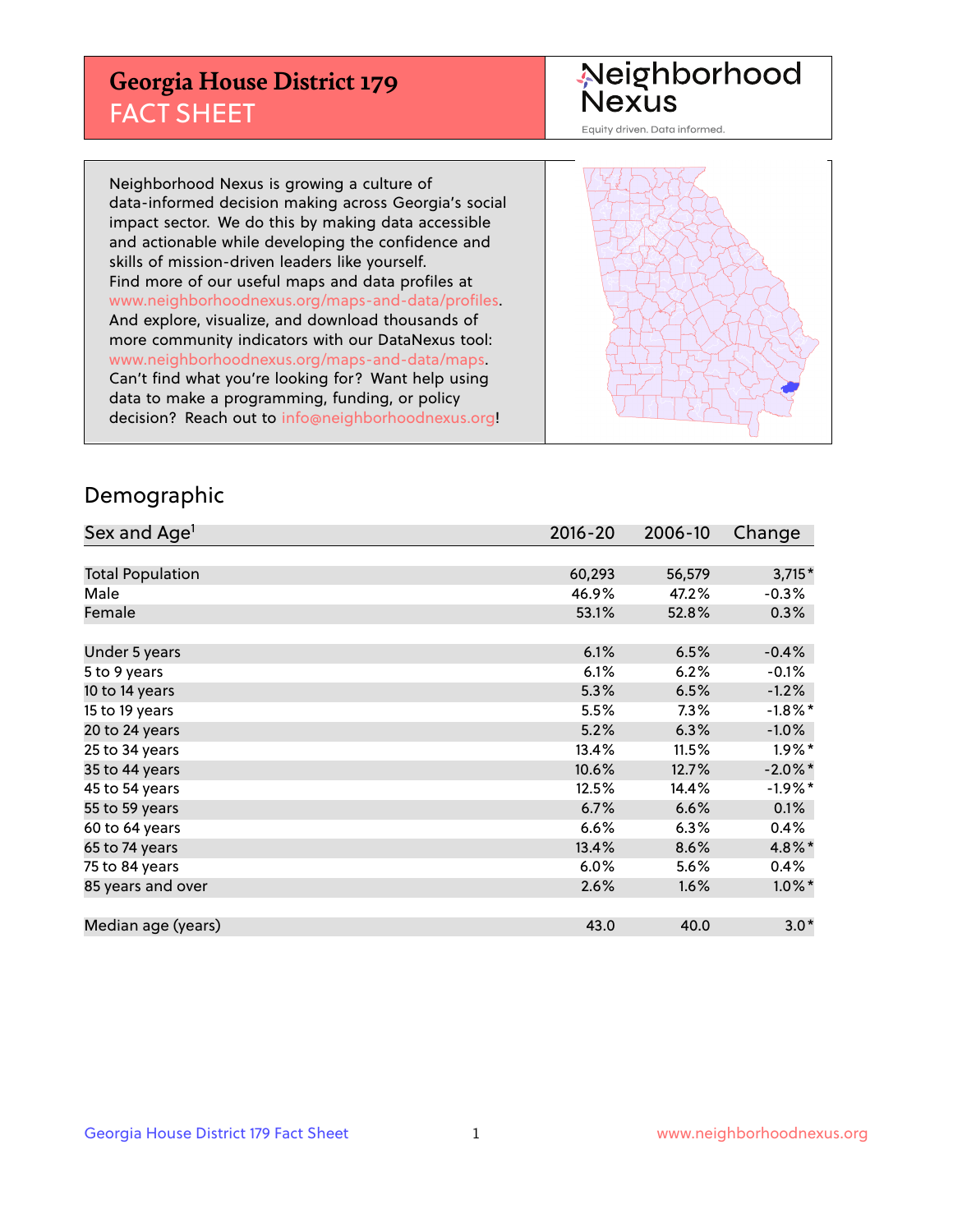## Demographic, continued...

| Race <sup>2</sup>                                            | $2016 - 20$ | 2006-10 | Change    |
|--------------------------------------------------------------|-------------|---------|-----------|
| <b>Total population</b>                                      | 60,293      | 56,579  | $3,715*$  |
| One race                                                     | 96.4%       | 98.9%   | $-2.5%$ * |
| White                                                        | 63.3%       | 64.9%   | $-1.7%$   |
| <b>Black or African American</b>                             | 29.8%       | 31.0%   | $-1.2%$   |
| American Indian and Alaska Native                            | 0.2%        | 0.0%    | 0.2%      |
| Asian                                                        | 1.7%        | 0.9%    | 0.7%      |
| Native Hawaiian and Other Pacific Islander                   | 0.1%        | 0.0%    | 0.1%      |
| Some other race                                              | 1.3%        | 2.0%    | $-0.7%$   |
| Two or more races                                            | 3.6%        | 1.1%    | $2.5%$ *  |
| Race alone or in combination with other race(s) <sup>3</sup> | $2016 - 20$ | 2006-10 | Change    |
| Total population                                             | 60,293      | 56,579  | $3,715*$  |
| White                                                        | 66.2%       | 65.9%   | 0.3%      |
| <b>Black or African American</b>                             | 32.1%       | 31.5%   | 0.6%      |
| American Indian and Alaska Native                            | 1.2%        | 0.5%    | 0.7%      |
| Asian                                                        | 2.2%        | 1.0%    | $1.2\%$ * |
| Native Hawaiian and Other Pacific Islander                   | 0.1%        | 0.1%    | $-0.0%$   |
| Some other race                                              | 1.9%        | 2.1%    | $-0.1%$   |
| Hispanic or Latino and Race <sup>4</sup>                     | $2016 - 20$ | 2006-10 | Change    |
| <b>Total population</b>                                      | 60,293      | 56,579  | $3,715*$  |
| Hispanic or Latino (of any race)                             | 6.1%        | 6.2%    | $-0.1%$   |
| Not Hispanic or Latino                                       | 93.9%       | 93.8%   | 0.1%      |
| White alone                                                  | 59.0%       | 60.8%   | $-1.9%$   |
| <b>Black or African American alone</b>                       | 29.5%       | 30.9%   | $-1.4%$   |
| American Indian and Alaska Native alone                      | 0.2%        | 0.0%    | 0.2%      |
| Asian alone                                                  | 1.6%        | 0.9%    | 0.7%      |
| Native Hawaiian and Other Pacific Islander alone             | 0.1%        | 0.0%    | 0.1%      |
| Some other race alone                                        | 0.2%        | 0.1%    | 0.1%      |
| Two or more races                                            | 3.2%        | 1.0%    | $2.2\%$ * |
| U.S. Citizenship Status <sup>5</sup>                         | 2016-20     | 2006-10 | Change    |
| Foreign-born population                                      | 3,322       | 3,402   | $-81$     |
| Naturalized U.S. citizen                                     | 44.5%       | 25.7%   | 18.9%*    |
| Not a U.S. citizen                                           | 55.5%       | 74.3%   | $-18.9%$  |
|                                                              |             |         |           |
| Citizen, Voting Age Population <sup>6</sup>                  | 2016-20     | 2006-10 | Change    |
| Citizen, 18 and over population                              | 45,856      | 41,039  | 4,817*    |
| Male                                                         | 45.9%       | 45.5%   | 0.4%      |
| Female                                                       | 54.1%       | 54.5%   | $-0.4%$   |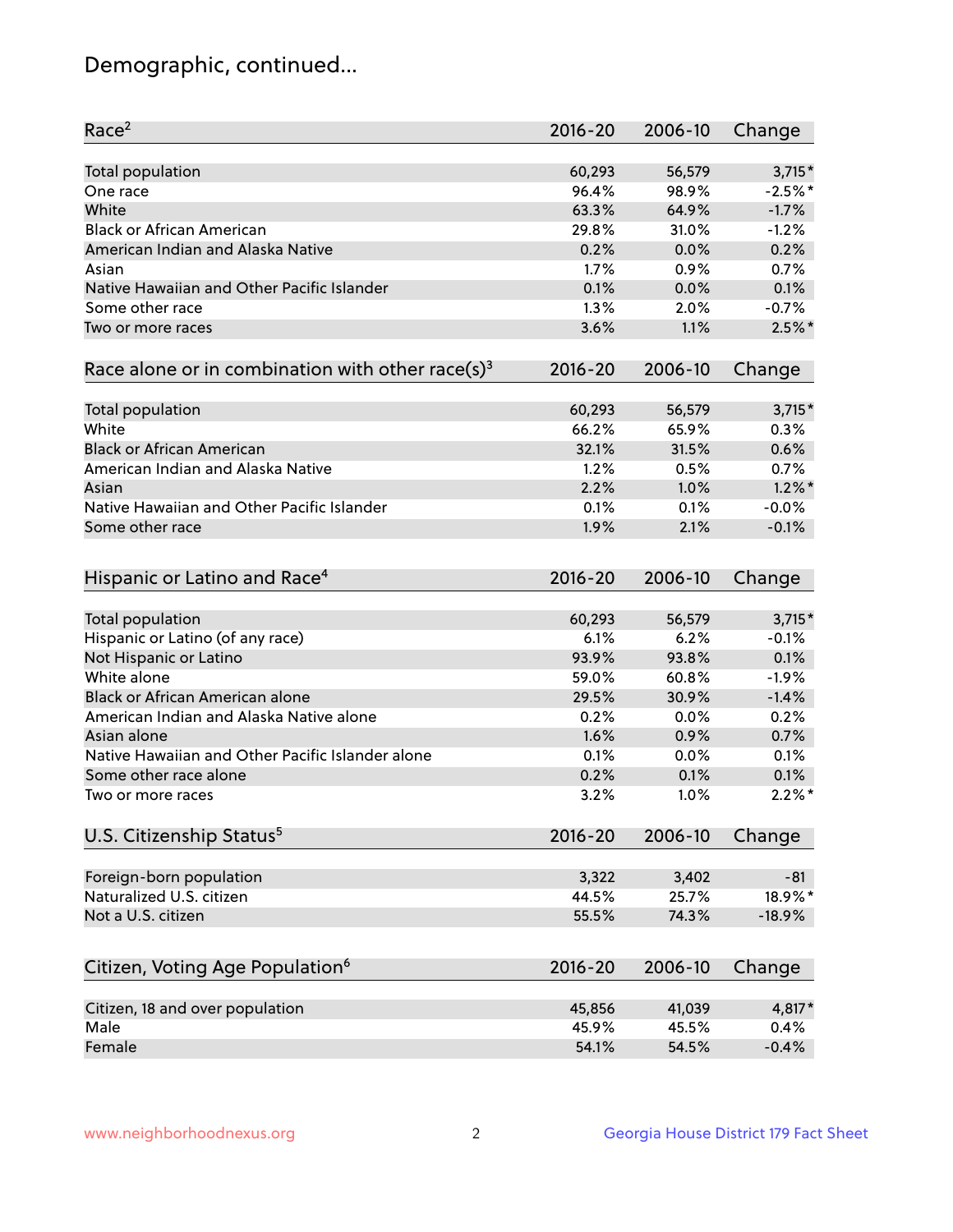#### Economic

| Income <sup>7</sup>                                 | 2016-20 | 2006-10 | Change     |
|-----------------------------------------------------|---------|---------|------------|
|                                                     |         |         |            |
| All households                                      | 25,196  | 22,764  | $2,433*$   |
| Less than \$10,000                                  | 7.2%    | 9.4%    | $-2.2%$ *  |
| \$10,000 to \$14,999                                | 4.8%    | 6.5%    | $-1.7\%$ * |
| \$15,000 to \$24,999                                | 11.0%   | 11.3%   | $-0.3%$    |
| \$25,000 to \$34,999                                | 12.2%   | 11.3%   | 0.9%       |
| \$35,000 to \$49,999                                | 12.0%   | 13.6%   | $-1.6%$    |
| \$50,000 to \$74,999                                | 16.3%   | 17.5%   | $-1.2%$    |
| \$75,000 to \$99,999                                | 11.4%   | 11.5%   | $-0.2%$    |
| \$100,000 to \$149,999                              | 13.5%   | 10.7%   | $2.8\%$ *  |
| \$150,000 to \$199,999                              | 5.3%    | 3.4%    | $1.9\%$ *  |
| \$200,000 or more                                   | 6.3%    | 4.7%    | 1.6%       |
| Median household income (dollars)                   | 53,389  | 47,296  | $6,093*$   |
| Mean household income (dollars)                     | 81,211  | 68,534  | 12,677*    |
| With earnings                                       | 70.6%   | 74.2%   | $-3.6\%$ * |
| Mean earnings (dollars)                             | 73,087  | 65,592  | 7,495*     |
| <b>With Social Security</b>                         | 39.7%   | 33.9%   | $5.8\%$ *  |
| Mean Social Security income (dollars)               | 21,196  | 15,643  | $5,552*$   |
| With retirement income                              | 23.4%   | 20.8%   | $2.6\%$ *  |
| Mean retirement income (dollars)                    | 43,926  | 30,626  | 13,299*    |
| With Supplemental Security Income                   | 7.9%    | 4.8%    | $3.2\%$ *  |
| Mean Supplemental Security Income (dollars)         | 9,183   | 7,794   | 1,389      |
| With cash public assistance income                  | 2.4%    | 1.5%    | 0.8%       |
| Mean cash public assistance income (dollars)        | 1,603   | 2,953   | $-1,350$   |
| With Food Stamp/SNAP benefits in the past 12 months | 15.0%   | 10.1%   | 4.9%*      |
|                                                     |         |         |            |
| Families                                            | 15,815  | 14,414  | $1,400*$   |
| Less than \$10,000                                  | 5.1%    | 5.6%    | $-0.5%$    |
| \$10,000 to \$14,999                                | 6.0%    | 4.3%    | 1.7%       |
| \$15,000 to \$24,999                                | 7.8%    | 10.5%   | $-2.6%$    |
| \$25,000 to \$34,999                                | 9.0%    | 9.1%    | $-0.1%$    |
| \$35,000 to \$49,999                                | 10.2%   | 12.0%   | $-1.8%$    |
| \$50,000 to \$74,999                                | 16.5%   | 20.1%   | $-3.6\%$ * |
| \$75,000 to \$99,999                                | 11.6%   | 14.5%   | $-2.9%$    |
| \$100,000 to \$149,999                              | 17.5%   | 13.7%   | $3.9\%$ *  |
| \$150,000 to \$199,999                              | 7.8%    | 3.9%    | 3.9%*      |
| \$200,000 or more                                   | 8.5%    | 6.4%    | 2.0%       |
| Median family income (dollars)                      | 67,194  | 60,904  | $6,290*$   |
| Mean family income (dollars)                        | 95,260  | 80,460  | 14,800*    |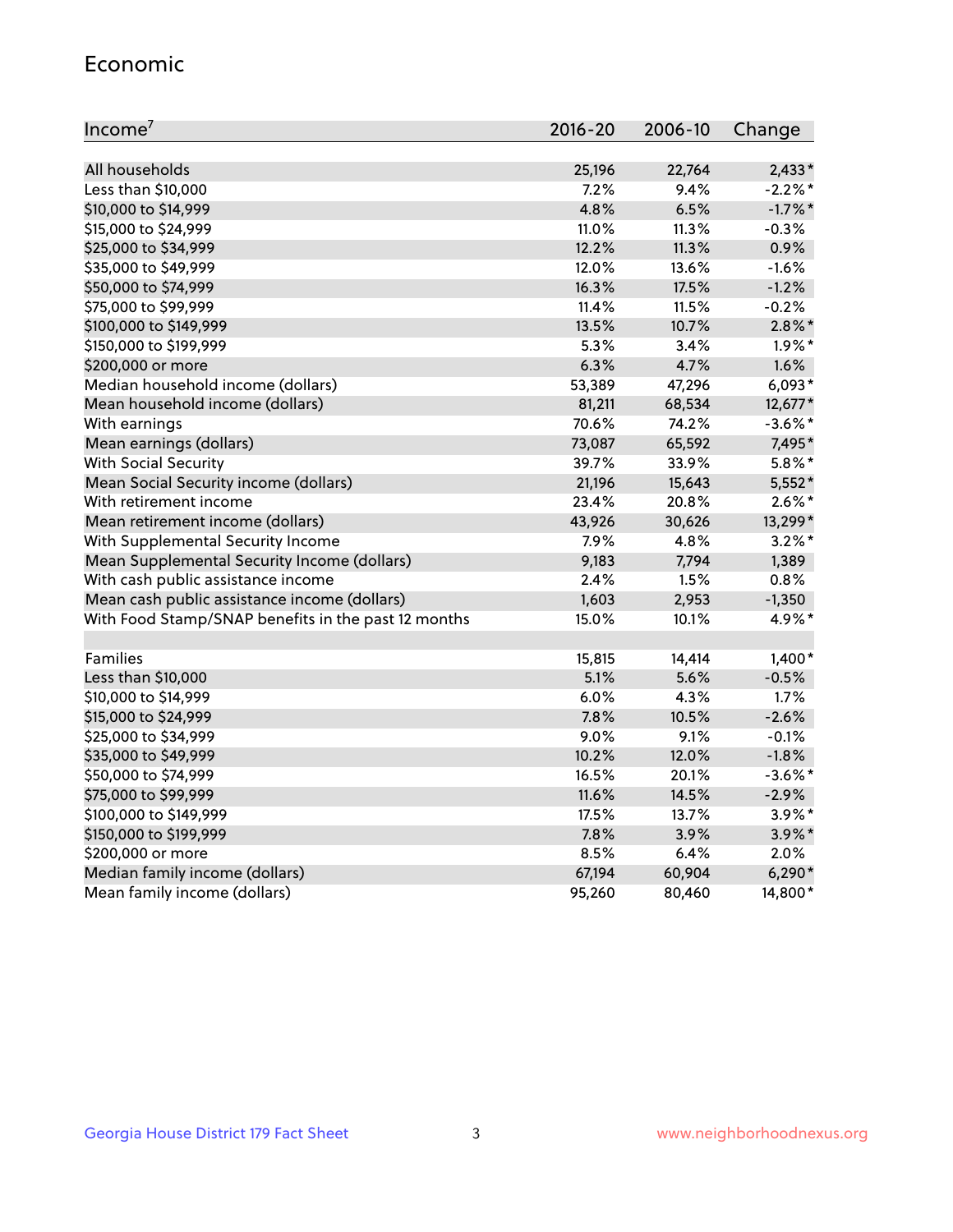## Economic, continued...

| Income, continued <sup>8</sup>                                        | $2016 - 20$ | 2006-10 | Change    |
|-----------------------------------------------------------------------|-------------|---------|-----------|
|                                                                       |             |         |           |
| Nonfamily households                                                  | 9,382       | 8,349   | $1,032*$  |
| Median nonfamily income (dollars)                                     | 34,276      | 29,722  | 4,554*    |
| Mean nonfamily income (dollars)                                       | 53,834      | 45,981  | 7,853     |
| Median earnings for workers (dollars)                                 | 29,776      | 26,748  | $3,028*$  |
| Median earnings for male full-time, year-round workers                | 48,873      | 42,504  | $6,369*$  |
| (dollars)                                                             |             |         |           |
| Median earnings for female full-time, year-round workers<br>(dollars) | 36,699      | 32,611  | 4,087*    |
| Per capita income (dollars)                                           | 35,051      | 28,611  | $6,439*$  |
|                                                                       |             |         |           |
| Families and People Below Poverty Level <sup>9</sup>                  | $2016 - 20$ | 2006-10 | Change    |
|                                                                       |             |         |           |
| <b>All families</b>                                                   | 16.1%       | 13.6%   | 2.6%      |
| With related children under 18 years                                  | 31.1%       | 22.7%   | 8.3%      |
| With related children under 5 years only                              | 31.1%       | 24.7%   | 6.5%      |
| Married couple families                                               | 7.1%        | 3.8%    | 3.3%      |
| With related children under 18 years                                  | 12.7%       | 2.9%    | 9.8%      |
| With related children under 5 years only                              | 10.1%       | 0.4%    | 9.7%      |
| Families with female householder, no husband present                  | 38.0%       | 37.8%   | 0.2%      |
| With related children under 18 years                                  | 49.5%       | 52.3%   | $-2.7%$   |
| With related children under 5 years only                              | 49.9%       | 66.8%   | $-17.0%$  |
| All people                                                            | 19.5%       | 17.5%   | 1.9%      |
| Under 18 years                                                        | 36.1%       | 29.6%   | 6.5%      |
| Related children under 18 years                                       | 35.4%       | 29.5%   | 6.0%      |
| Related children under 5 years                                        | 37.6%       | 39.1%   | $-1.5%$   |
| Related children 5 to 17 years                                        | 34.5%       | 25.9%   | 8.6%      |
| 18 years and over                                                     | 15.0%       | 13.7%   | 1.3%      |
| 18 to 64 years                                                        | 17.6%       | 14.8%   | 2.8%      |
| 65 years and over                                                     | 8.1%        | 9.6%    | $-1.5%$   |
| People in families                                                    | 18.2%       | 16.3%   | 1.9%      |
| Unrelated individuals 15 years and over                               | 24.0%       | 22.6%   | 1.4%      |
|                                                                       |             |         |           |
| Non-Hispanic white people                                             | 10.2%       | 7.8%    | $2.4\%$ * |
| Black or African-American people                                      | 31.9%       | 34.8%   | $-3.0%$   |
| Asian people                                                          | 8.5%        | 1.1%    | 7.3%      |
| Hispanic or Latino people                                             | 47.6%       | 30.3%   | 17.3%     |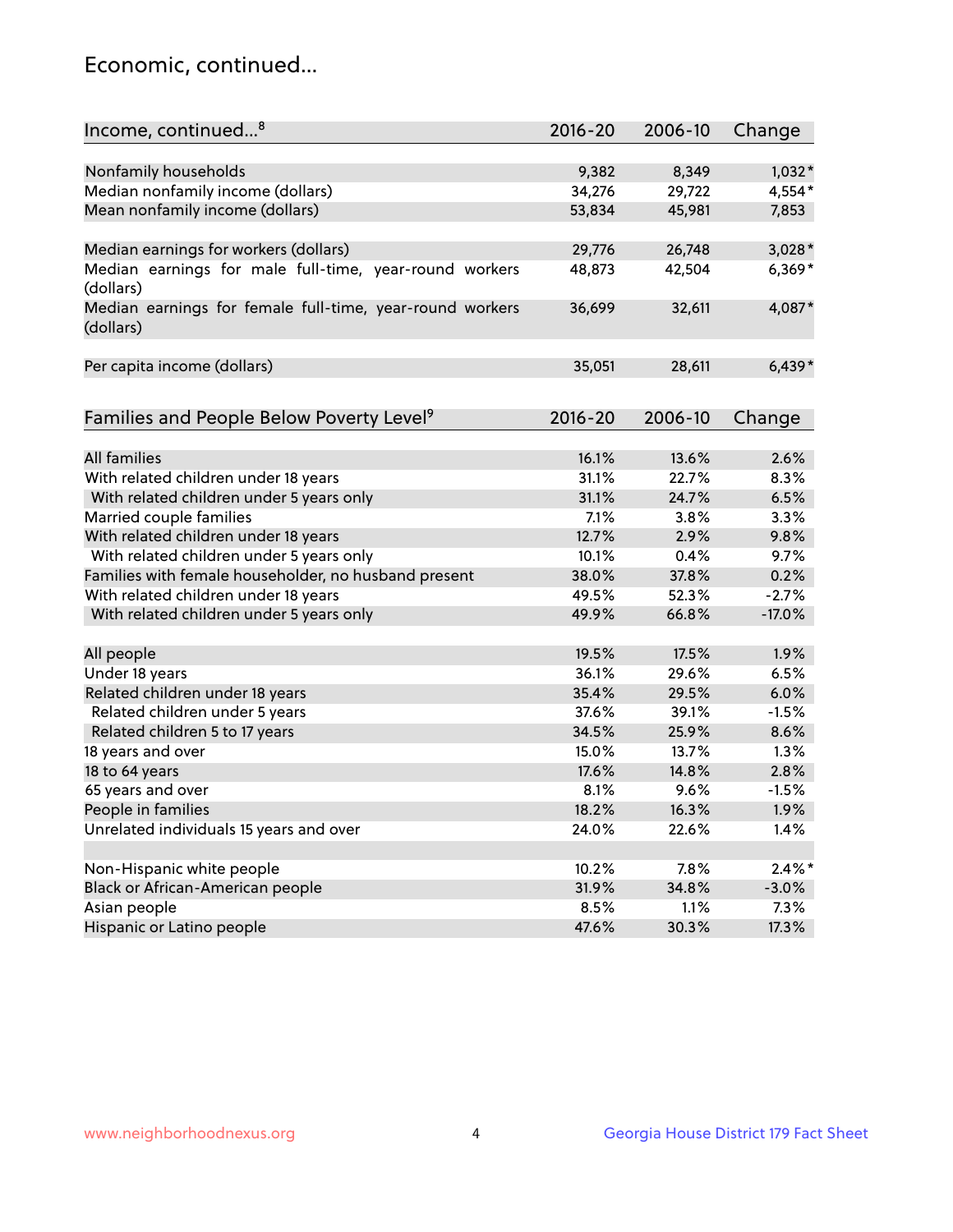## Employment

| Employment Status <sup>10</sup>                                             | $2016 - 20$ | 2006-10 | Change    |
|-----------------------------------------------------------------------------|-------------|---------|-----------|
|                                                                             |             |         |           |
| Population 16 years and over                                                | 49,004      | 44,825  | 4,180*    |
| In labor force                                                              | 59.0%       | 62.3%   | $-3.3%$   |
| Civilian labor force                                                        | 58.9%       | 62.3%   | $-3.4%$   |
| Employed                                                                    | 56.1%       | 57.6%   | $-1.5%$   |
| Unemployed                                                                  | 2.9%        | 4.7%    | $-1.8%$   |
| <b>Armed Forces</b>                                                         | 0.0%        | 0.0%    | 0.0%      |
| Not in labor force                                                          | 41.0%       | 37.7%   | 3.3%      |
|                                                                             |             |         |           |
| Civilian labor force                                                        | 28,888      | 27,933  | 955       |
| <b>Unemployment Rate</b>                                                    | 4.9%        | 7.6%    | $-2.7%$   |
| Females 16 years and over                                                   | 26,349      | 24,056  | $2,294*$  |
| In labor force                                                              | 54.4%       | 57.6%   | $-3.2%$   |
| Civilian labor force                                                        | 54.4%       | 57.6%   | $-3.2%$   |
| Employed                                                                    | 51.6%       | 53.3%   | $-1.8%$   |
|                                                                             |             |         |           |
| Own children of the householder under 6 years                               | 3,712       | 4,044   | $-332$    |
| All parents in family in labor force                                        | 76.7%       | 68.5%   | 8.1%      |
|                                                                             |             |         |           |
| Own children of the householder 6 to 17 years                               | 7,775       | 8,549   | $-774$    |
| All parents in family in labor force                                        | 75.6%       | 77.9%   | $-2.3%$   |
|                                                                             |             |         |           |
| Industry <sup>11</sup>                                                      | $2016 - 20$ | 2006-10 | Change    |
|                                                                             |             |         |           |
| Civilian employed population 16 years and over                              | 27,483      | 25,821  | 1,662     |
| Agriculture, forestry, fishing and hunting, and mining                      | 0.4%        | 0.7%    | $-0.4%$   |
| Construction                                                                | 6.1%        | 6.2%    | $-0.2%$   |
| Manufacturing                                                               | 6.5%        | 6.9%    | $-0.4%$   |
| Wholesale trade                                                             | 0.7%        | 2.2%    | $-1.5%$   |
| Retail trade                                                                | 13.8%       | 12.1%   | 1.8%      |
| Transportation and warehousing, and utilities                               | 5.5%        | 3.7%    | 1.7%      |
| Information                                                                 | 1.3%        | 1.8%    | $-0.5%$   |
| Finance and insurance, and real estate and rental and leasing               | 4.5%        | 5.3%    | $-0.8%$   |
| Professional, scientific, and management, and administrative                | 13.9%       | 10.9%   | $3.1\%$ * |
| and waste management services                                               |             |         |           |
| Educational services, and health care and social assistance                 | 20.3%       | 21.4%   | $-1.2%$   |
| Arts, entertainment, and recreation, and accommodation and<br>food services | 17.8%       | 16.4%   | 1.5%      |
| Other services, except public administration                                | 4.0%        | 5.4%    | $-1.4%$   |
| Public administration                                                       | 5.2%        | 7.0%    | $-1.8%$   |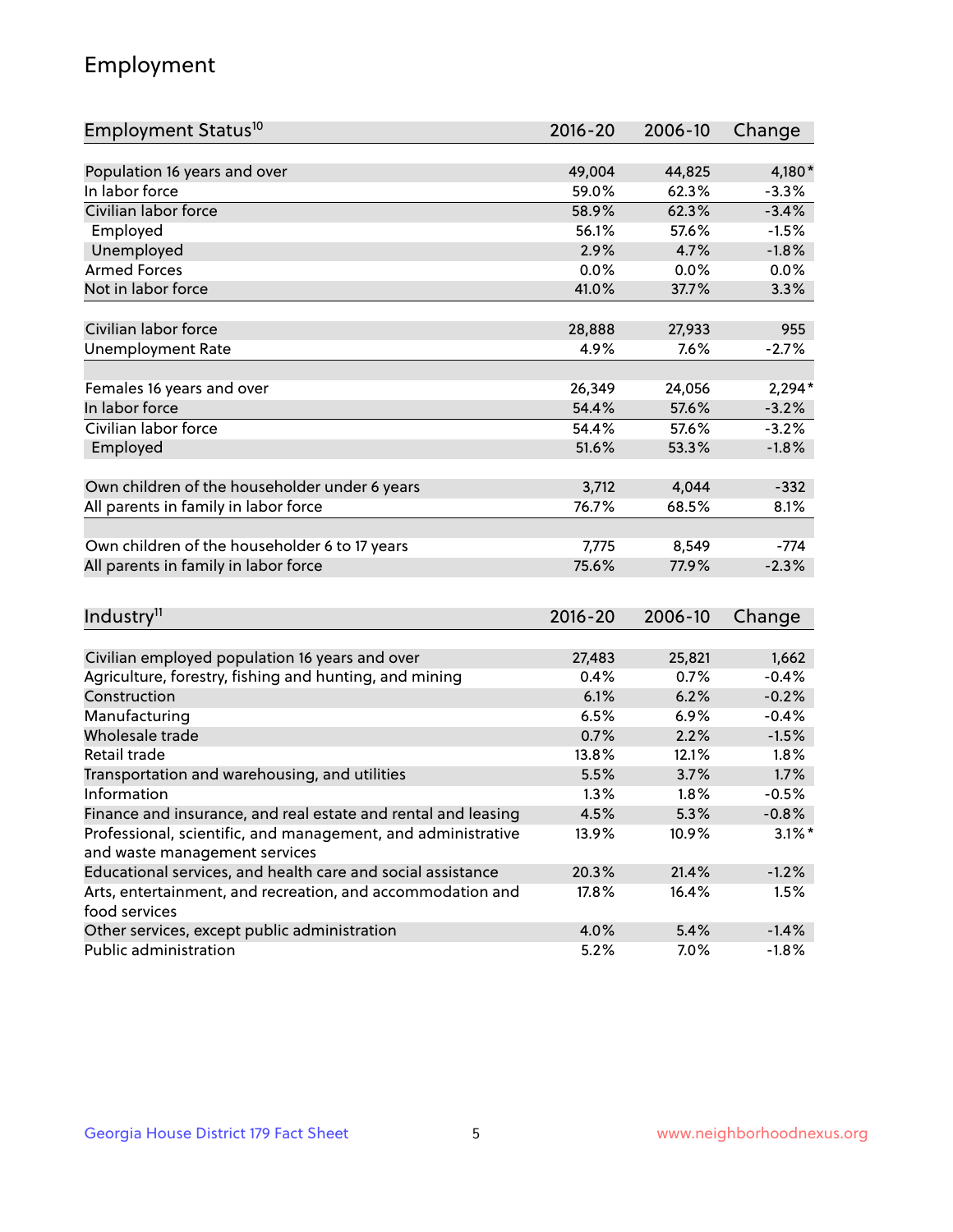## Employment, continued...

| Occupation <sup>12</sup>                                    | $2016 - 20$ | 2006-10 | Change     |
|-------------------------------------------------------------|-------------|---------|------------|
| Civilian employed population 16 years and over              | 27,483      | 25,821  | 1,662      |
| Management, business, science, and arts occupations         | 34.2%       | 32.2%   | $2.0\%$ *  |
| Service occupations                                         | 24.0%       | 24.3%   | $-0.4%$    |
| Sales and office occupations                                | 21.4%       | 24.9%   | $-3.4\%$ * |
| and<br>maintenance<br>Natural                               | 8.7%        | 8.6%    | 0.1%       |
| resources,<br>construction,<br>occupations                  |             |         |            |
| Production, transportation, and material moving occupations | 11.7%       | 10.1%   | 1.7%       |
| Class of Worker <sup>13</sup>                               | $2016 - 20$ | 2006-10 | Change     |
|                                                             |             |         |            |
| Civilian employed population 16 years and over              | 27,483      | 25,821  | 1,662      |
| Private wage and salary workers                             | 79.2%       | 75.2%   | 4.0%       |
| Government workers                                          | 13.4%       | 17.6%   | $-4.2%$    |
| Self-employed in own not incorporated business workers      | 7.2%        | 6.8%    | 0.4%       |
| Unpaid family workers                                       | 0.2%        | 0.4%    | $-0.2%$    |
| Job Flows <sup>14</sup>                                     | 2019        | 2010    | Change     |
|                                                             |             |         |            |
| Total Jobs in district                                      | 32,206      | 32,189  | 17         |
| Held by residents of district                               | 43.1%       | 45.1%   | $-2.0%$    |
| Held by non-residents of district                           | 56.9%       | 54.9%   | 2.0%       |
| Jobs by Industry Sector <sup>15</sup>                       | 2019        | 2010    | Change     |
|                                                             |             |         |            |
| Total Jobs in district                                      | 32,206      | 32,189  | 17         |
| Goods Producing sectors                                     | 9.8%        | 11.8%   | $-2.0%$    |
| Trade, Transportation, and Utilities sectors                | 16.0%       | 18.8%   | $-2.8%$    |
| All Other Services sectors                                  | 74.1%       | 69.4%   | 4.7%       |
| Total Jobs in district held by district residents           | 13,881      | 14,505  | $-624$     |
| <b>Goods Producing sectors</b>                              | 9.1%        | 10.2%   | $-1.1%$    |
| Trade, Transportation, and Utilities sectors                | 13.2%       | 13.6%   | $-0.4%$    |
| All Other Services sectors                                  | 77.7%       | 76.2%   | 1.5%       |
|                                                             |             |         |            |
| Jobs by Earnings <sup>16</sup>                              | 2019        | 2010    | Change     |
|                                                             |             |         |            |
| Total Jobs in district                                      | 32,206      | 32,189  | 17         |
| Jobs with earnings \$1250/month or less                     | 25.9%       | 29.3%   | $-3.4%$    |
| Jobs with earnings \$1251/month to \$3333/month             | 40.0%       | 41.5%   | $-1.5%$    |
| Jobs with earnings greater than \$3333/month                | 34.0%       | 29.2%   | 4.8%       |
| Total Jobs in district held by district residents           | 13,881      | 14,505  | $-624$     |
| Jobs with earnings \$1250/month or less                     | 26.4%       | 29.1%   | $-2.7%$    |
| Jobs with earnings \$1251/month to \$3333/month             | 40.2%       | 41.1%   | $-0.9%$    |
| Jobs with earnings greater than \$3333/month                | 33.4%       | 29.8%   | 3.6%       |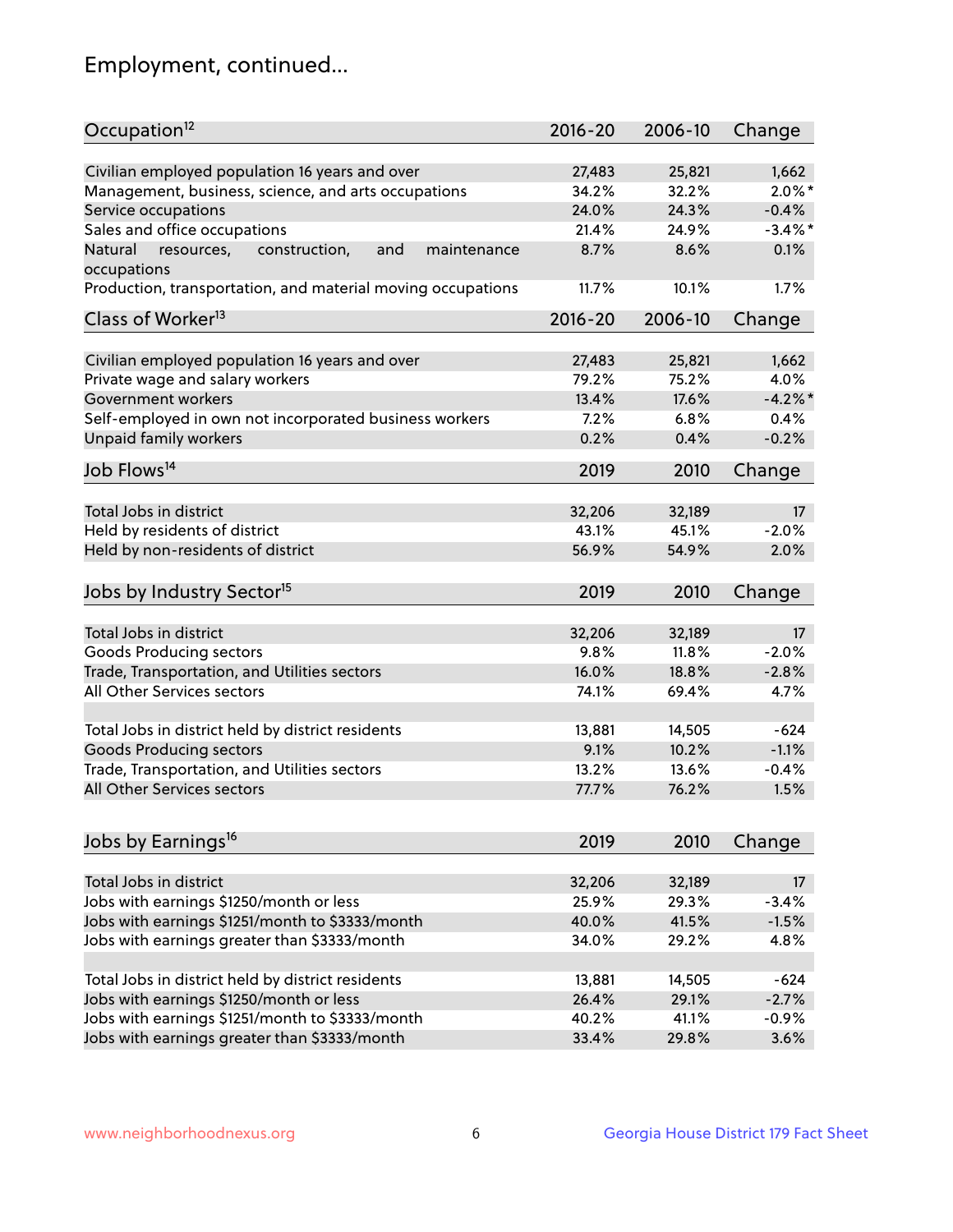## Employment, continued...

| 2019   | 2010   | Change  |
|--------|--------|---------|
|        |        |         |
| 32,206 | 32,189 | 17      |
| 22.8%  | 24.0%  | $-1.2%$ |
| 52.5%  | 56.7%  | $-4.1%$ |
| 24.7%  | 19.4%  | 5.3%    |
|        |        |         |
| 13,881 | 14,505 | $-624$  |
| 20.6%  | 21.6%  | $-1.0%$ |
| 51.5%  | 56.1%  | $-4.6%$ |
| 27.9%  | 22.3%  | 5.6%    |
|        |        |         |

#### Education

| School Enrollment <sup>18</sup>                | $2016 - 20$ | 2006-10 | Change     |
|------------------------------------------------|-------------|---------|------------|
|                                                |             |         |            |
| Population 3 years and over enrolled in school | 12,593      | 13,831  | $-1,237$   |
| Nursery school, preschool                      | 7.9%        | 5.8%    | 2.1%       |
| Kindergarten                                   | 5.0%        | 5.5%    | $-0.5%$    |
| Elementary school (grades 1-8)                 | 45.0%       | 41.1%   | 3.9%       |
| High school (grades 9-12)                      | 23.4%       | 25.6%   | $-2.3%$    |
| College or graduate school                     | 18.8%       | 22.0%   | $-3.2%$    |
| Educational Attainment <sup>19</sup>           | $2016 - 20$ | 2006-10 | Change     |
|                                                |             |         |            |
| Population 25 years and over                   | 43,294      | 38,026  | $5,268*$   |
| Less than 9th grade                            | 3.1%        | 3.6%    | $-0.6%$    |
| 9th to 12th grade, no diploma                  | 7.7%        | 10.0%   | $-2.3%$    |
| High school graduate (includes equivalency)    | 26.0%       | 29.9%   | $-3.9\%$ * |
| Some college, no degree                        | 22.9%       | 21.5%   | 1.4%       |
| Associate's degree                             | 8.6%        | 7.2%    | 1.4%       |
| Bachelor's degree                              | 20.1%       | 17.4%   | $2.6\%$ *  |
| Graduate or professional degree                | 11.6%       | 10.3%   | $1.3\%$    |
|                                                |             |         |            |
| Percent high school graduate or higher         | 89.2%       | 86.4%   | 2.8%       |
| Percent bachelor's degree or higher            | 31.7%       | 27.8%   | $3.9\%$ *  |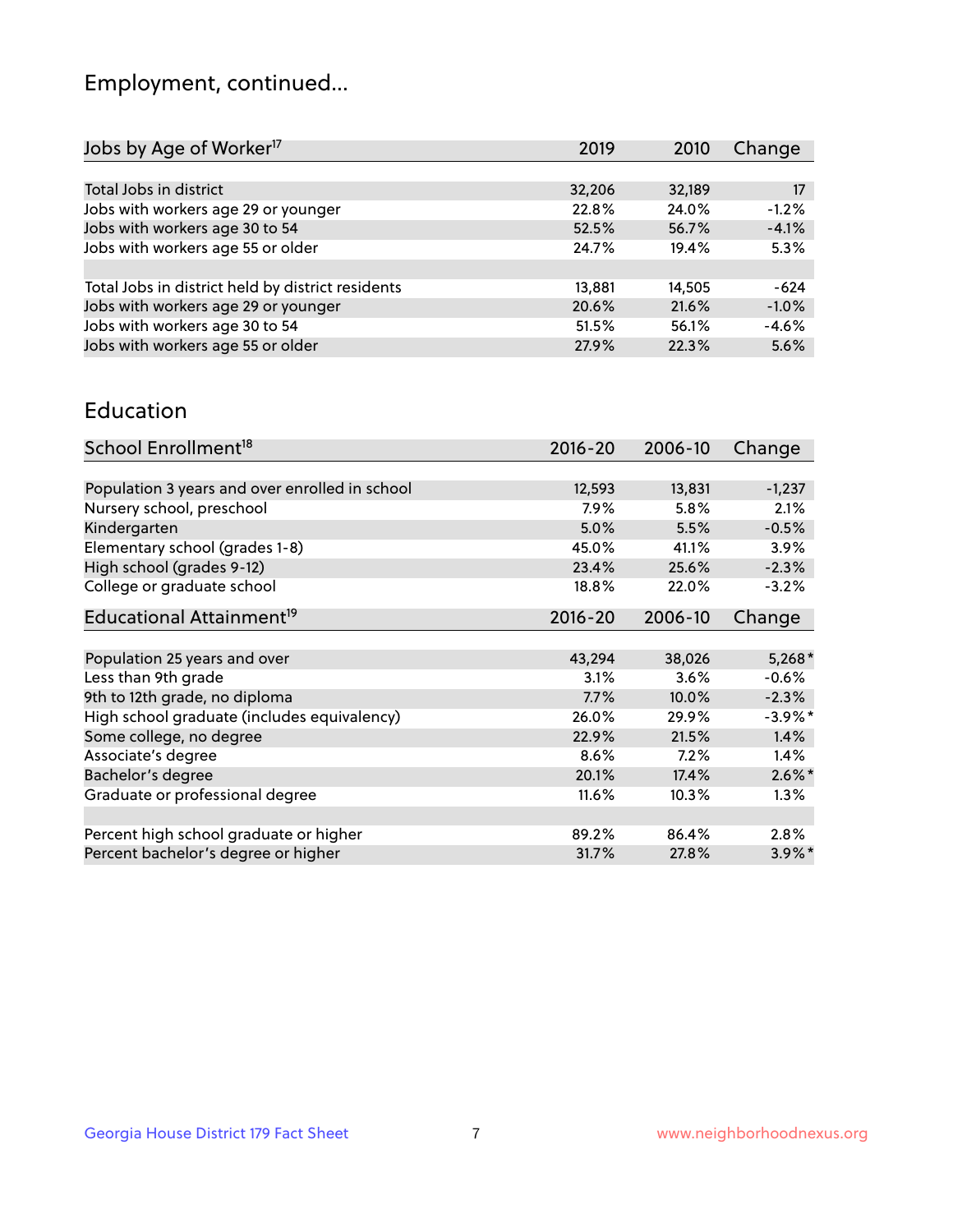## Housing

| Households by Type <sup>20</sup>                     | 2016-20      | 2006-10      | Change          |
|------------------------------------------------------|--------------|--------------|-----------------|
|                                                      |              |              |                 |
| <b>Total households</b>                              | 25,196       | 22,764       | $2,433*$        |
| Family households (families)                         | 62.8%        | 63.3%        | $-0.6%$         |
| With own children under 18 years                     | 22.0%        | 26.4%        | $-4.4\%$ *      |
| Married-couple family                                | 43.7%        | 44.5%        | $-0.8%$         |
| With own children of the householder under 18 years  | 11.7%        | 15.9%        | $-4.2\%$ *      |
| Male householder, no wife present, family            | 4.6%         | 3.5%         | 1.1%            |
| With own children of the householder under 18 years  | 2.5%         | 1.9%         | 0.6%            |
| Female householder, no husband present, family       | 14.5%        | 15.3%        | $-0.8%$         |
| With own children of the householder under 18 years  | 7.8%         | 8.6%         | $-0.8%$         |
| Nonfamily households                                 | 37.2%        | 36.7%        | 0.6%            |
| Householder living alone                             | 31.8%        | 32.2%        | $-0.4%$         |
| 65 years and over                                    | 13.4%        | 13.0%        | 0.4%            |
|                                                      |              |              |                 |
| Households with one or more people under 18 years    | 26.2%        | 30.3%        | $-4.1%$ *       |
| Households with one or more people 65 years and over | 35.5%        | 29.1%        | $6.4\%$ *       |
|                                                      |              |              |                 |
| Average household size                               | 2.35         | 2.45         | $-0.10*$        |
| Average family size                                  | 2.93         | 3.10         | $-0.18$         |
|                                                      |              |              |                 |
| Housing Occupancy <sup>21</sup>                      | $2016 - 20$  | 2006-10      | Change          |
|                                                      |              |              |                 |
| Total housing units                                  | 33,548       | 30,441       | $3,107*$        |
| Occupied housing units                               | 75.1%        | 74.8%        | 0.3%            |
| Vacant housing units                                 | 24.9%        | 25.2%        | $-0.3%$         |
| Homeowner vacancy rate                               | 2.3          | 5.5          | $-3.3*$         |
| Rental vacancy rate                                  | 13.3         | 4.7          | $8.6*$          |
|                                                      |              |              |                 |
| Units in Structure <sup>22</sup>                     | $2016 - 20$  | 2006-10      | Change          |
|                                                      |              |              |                 |
| Total housing units                                  | 33,548       | 30,441       | $3,107*$        |
| 1-unit, detached                                     | 61.7%        | 64.0%        | $-2.3%$         |
| 1-unit, attached                                     | 5.0%         | 4.7%         | 0.3%            |
| 2 units                                              | 5.6%         | 3.5%         | $2.1\%$ *       |
| 3 or 4 units                                         | 4.3%         | 4.1%         | 0.2%            |
| 5 to 9 units                                         | 7.5%         | 7.8%         | $-0.4%$         |
| 10 to 19 units                                       | 3.6%         | 3.9%         | $-0.4%$         |
| 20 or more units                                     | 5.7%         | 5.1%         | 0.7%            |
| Mobile home                                          |              |              |                 |
| Boat, RV, van, etc.                                  | 6.5%<br>0.1% | 6.8%<br>0.0% | $-0.3%$<br>0.1% |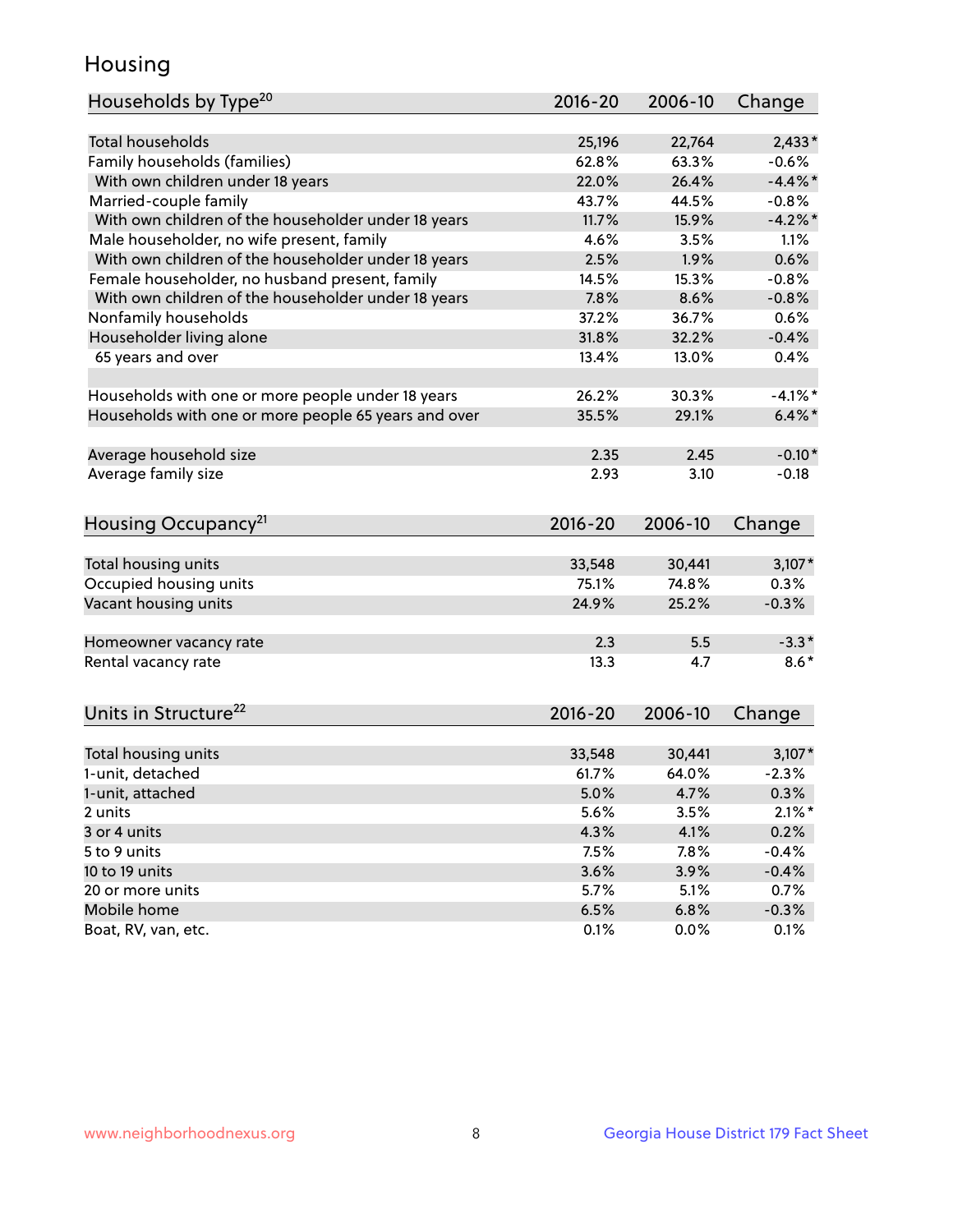## Housing, Continued...

| Year Structure Built <sup>23</sup>             | 2016-20     | 2006-10 | Change    |
|------------------------------------------------|-------------|---------|-----------|
| Total housing units                            | 33,548      | 30,441  | $3,107*$  |
| Built 2014 or later                            | 3.3%        | (X)     | (X)       |
| Built 2010 to 2013                             | 1.3%        | (X)     | (X)       |
| Built 2000 to 2009                             | 16.4%       | 18.1%   | $-1.7%$   |
| Built 1990 to 1999                             | 15.8%       | 16.5%   | $-0.7%$   |
| Built 1980 to 1989                             | 14.6%       | 15.3%   | $-0.7%$   |
| Built 1970 to 1979                             | 15.1%       | 15.4%   | $-0.2%$   |
| Built 1960 to 1969                             | 11.8%       | 11.4%   | 0.4%      |
| Built 1950 to 1959                             | 10.0%       | 11.4%   | $-1.5%$   |
| Built 1940 to 1949                             | 5.5%        | 5.4%    | 0.1%      |
| Built 1939 or earlier                          | 6.2%        | 6.5%    | $-0.3%$   |
| Housing Tenure <sup>24</sup>                   | $2016 - 20$ | 2006-10 | Change    |
|                                                |             |         |           |
| Occupied housing units                         | 25,196      | 22,764  | $2,433*$  |
| Owner-occupied                                 | 59.0%       | 61.2%   | $-2.2%$   |
| Renter-occupied                                | 41.0%       | 38.8%   | 2.2%      |
| Average household size of owner-occupied unit  | 2.27        | 2.36    | $-0.09*$  |
| Average household size of renter-occupied unit | 2.47        | 2.60    | $-0.13$   |
| Residence 1 Year Ago <sup>25</sup>             | $2016 - 20$ | 2006-10 | Change    |
| Population 1 year and over                     | 59,609      | 55,865  | $3,744*$  |
| Same house                                     | 83.1%       | 82.7%   | 0.4%      |
| Different house in the U.S.                    | 16.7%       | 16.7%   | $-0.0%$   |
| Same county                                    | 9.5%        | 9.6%    | $-0.2%$   |
| Different county                               | 7.2%        | 7.1%    | 0.1%      |
| Same state                                     | 4.3%        | 3.7%    | 0.6%      |
| Different state                                | 2.9%        | 3.4%    | $-0.5%$   |
| Abroad                                         | 0.2%        | 0.6%    | $-0.4%$   |
| Value of Housing Unit <sup>26</sup>            | $2016 - 20$ | 2006-10 | Change    |
|                                                |             |         |           |
| Owner-occupied units                           | 14,867      | 13,938  | 929*      |
| Less than \$50,000                             | 8.5%        | 9.4%    | $-0.9%$   |
| \$50,000 to \$99,999                           | 14.1%       | 19.3%   | $-5.2%$   |
| \$100,000 to \$149,999                         | 14.3%       | 13.0%   | 1.3%      |
| \$150,000 to \$199,999                         | 12.8%       | 11.3%   | $1.5\%$   |
| \$200,000 to \$299,999                         | 14.1%       | 12.5%   | 1.6%      |
| \$300,000 to \$499,999                         | 20.7%       | 18.9%   | 1.8%      |
| \$500,000 to \$999,999                         | 11.2%       | 11.4%   | $-0.2%$   |
| \$1,000,000 or more                            | 4.2%        | 4.2%    | 0.0%      |
| Median (dollars)                               | 201,408     | 183,201 | 18,206*   |
| Mortgage Status <sup>27</sup>                  | $2016 - 20$ | 2006-10 | Change    |
| Owner-occupied units                           | 14,867      | 13,938  | 929*      |
| Housing units with a mortgage                  | 56.5%       | 64.2%   | $-7.7%$ * |
| Housing units without a mortgage               | 43.5%       | 35.8%   | $7.7\%$ * |
|                                                |             |         |           |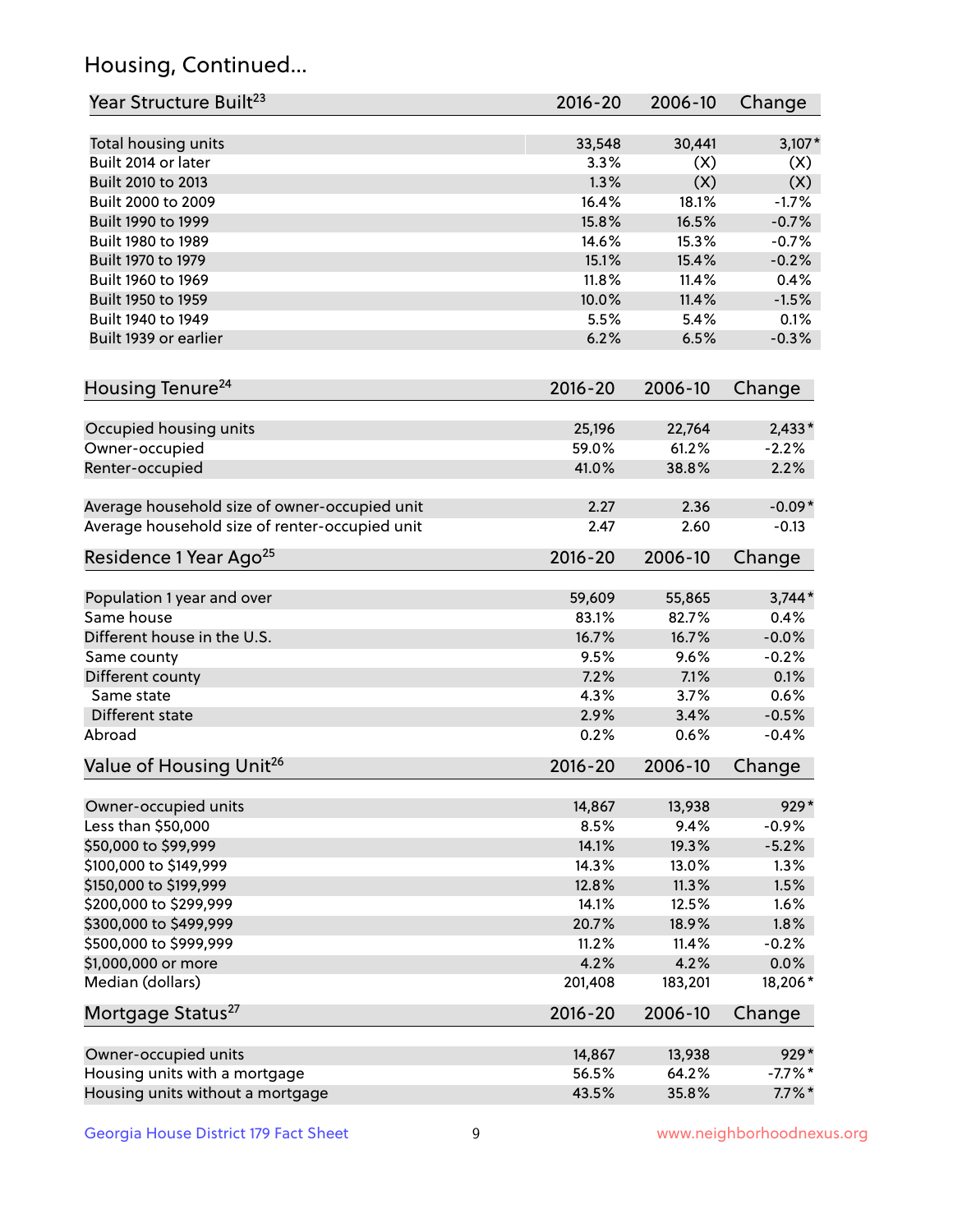## Housing, Continued...

| Selected Monthly Owner Costs <sup>28</sup>                                            | 2016-20     | 2006-10 | Change     |
|---------------------------------------------------------------------------------------|-------------|---------|------------|
| Housing units with a mortgage                                                         | 8,395       | 8,944   | $-549$     |
| Less than \$300                                                                       | 0.1%        | 0.8%    | $-0.7%$    |
| \$300 to \$499                                                                        | 2.5%        | 3.4%    | $-0.9%$    |
| \$500 to \$999                                                                        | 21.6%       | 28.4%   | $-6.8%$    |
| \$1,000 to \$1,499                                                                    | 25.5%       | 27.9%   | $-2.4%$    |
| \$1,500 to \$1,999                                                                    | 18.8%       | 14.9%   | $3.9\%$ *  |
| \$2,000 to \$2,999                                                                    | 22.3%       | 14.4%   | $7.8\%$ *  |
| \$3,000 or more                                                                       | 9.2%        | 10.1%   | $-0.9%$    |
| Median (dollars)                                                                      | 1,506       | 1,292   | $214*$     |
|                                                                                       |             |         |            |
| Housing units without a mortgage                                                      | 6,472       | 4,994   | $1,479*$   |
| Less than \$150                                                                       | 1.7%        | 3.4%    | $-1.6%$    |
| \$150 to \$249                                                                        | 13.8%       | 17.8%   | $-4.0%$    |
| \$250 to \$349                                                                        | 17.4%       | 24.8%   | $-7.4%$    |
| \$350 to \$499                                                                        | 27.6%       | 23.9%   | 3.7%       |
| \$500 to \$699                                                                        | 17.9%       | 18.0%   | $-0.1%$    |
| \$700 or more                                                                         | 21.5%       | 12.1%   | $9.4\%$ *  |
| Median (dollars)                                                                      | 427         | 373     | $54*$      |
| Selected Monthly Owner Costs as a Percentage of<br>Household Income <sup>29</sup>     | $2016 - 20$ | 2006-10 | Change     |
| Housing units with a mortgage (excluding units where<br>SMOCAPI cannot be computed)   | 8,379       | 8,923   | $-544$     |
| Less than 20.0 percent                                                                | 47.5%       | 40.7%   | $6.9\%*$   |
| 20.0 to 24.9 percent                                                                  | 14.5%       | 14.5%   | $0.0\%$    |
| 25.0 to 29.9 percent                                                                  | 6.1%        | 12.5%   | $-6.4\%$ * |
| 30.0 to 34.9 percent                                                                  | 6.0%        | 7.7%    | $-1.6%$    |
| 35.0 percent or more                                                                  | 25.9%       | 24.7%   | 1.2%       |
| Not computed                                                                          | 16          | 21      | -5         |
| Housing unit without a mortgage (excluding units where<br>SMOCAPI cannot be computed) | 6,384       | 4,919   | 1,465*     |
| Less than 10.0 percent                                                                | 51.5%       | 47.1%   | 4.4%       |
| 10.0 to 14.9 percent                                                                  | 20.2%       | 17.8%   | 2.3%       |
| 15.0 to 19.9 percent                                                                  | 8.0%        | 9.5%    | $-1.5%$    |
| 20.0 to 24.9 percent                                                                  | 4.7%        | 5.2%    | $-0.6%$    |
| 25.0 to 29.9 percent                                                                  | 3.5%        | 5.0%    | $-1.6%$    |
| 30.0 to 34.9 percent                                                                  | 1.3%        | 3.4%    | $-2.1%$    |
| 35.0 percent or more                                                                  | 10.9%       | 11.8%   | $-0.9%$    |
| Not computed                                                                          | 88          | 74      | 14         |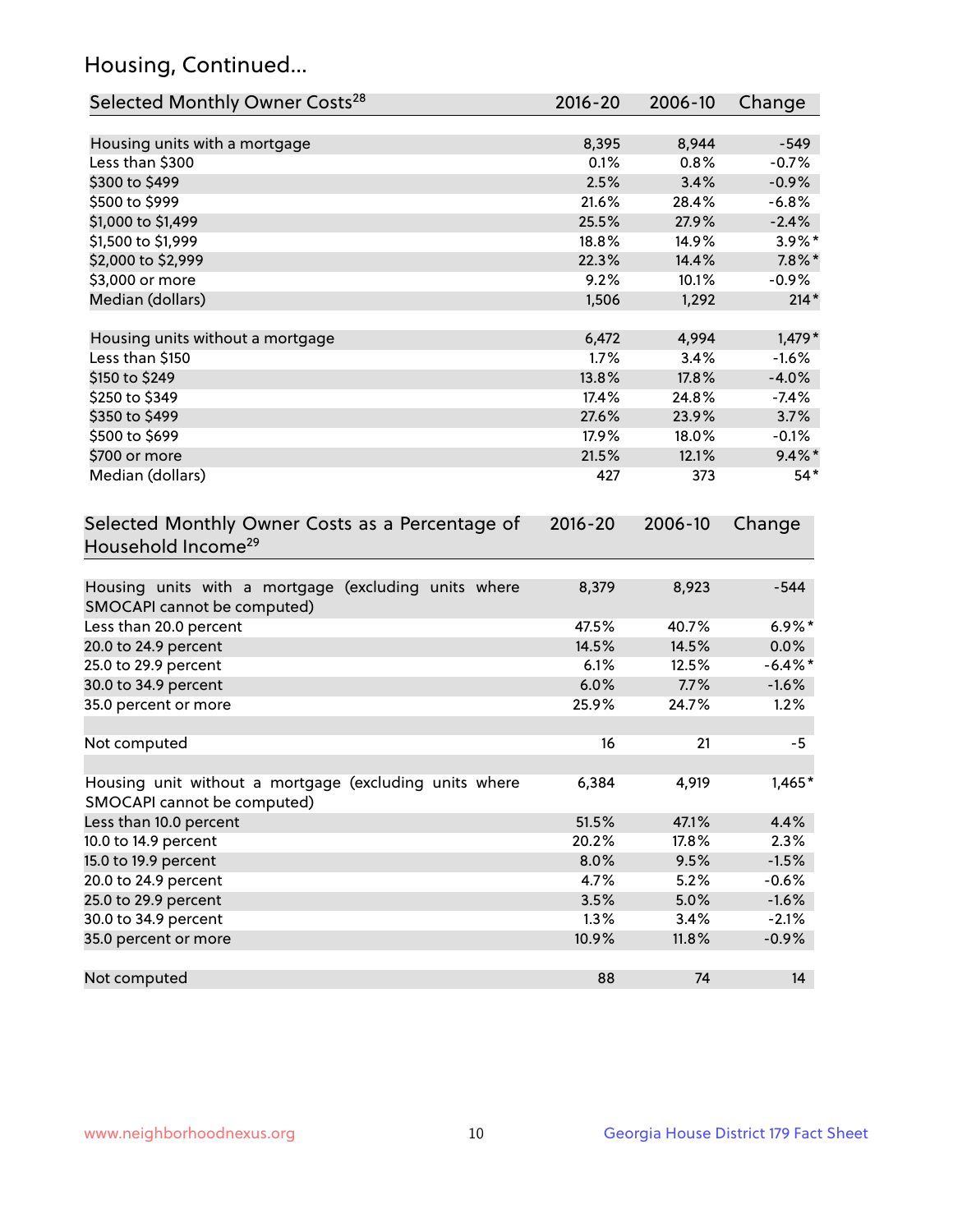## Housing, Continued...

| Gross Rent <sup>30</sup>                                                       | 2016-20     | 2006-10 | Change   |
|--------------------------------------------------------------------------------|-------------|---------|----------|
|                                                                                |             |         |          |
| Occupied units paying rent                                                     | 9,573       | 8,378   | $1,195*$ |
| Less than \$200                                                                | $1.4\%$     | $3.8\%$ | $-2.4%$  |
| \$200 to \$499                                                                 | 11.6%       | 18.1%   | $-6.5%$  |
| \$500 to \$749                                                                 | 21.1%       | 29.1%   | $-8.0\%$ |
| \$750 to \$999                                                                 | 31.1%       | 27.5%   | 3.6%     |
| \$1,000 to \$1,499                                                             | 28.6%       | 16.4%   | 12.2%*   |
| \$1,500 to \$1,999                                                             | 3.8%        | 3.0%    | $0.9\%$  |
| \$2,000 or more                                                                | 2.4%        | 2.2%    | $0.3\%$  |
| Median (dollars)                                                               | 873         | 785     | $88*$    |
|                                                                                |             |         |          |
| No rent paid                                                                   | 756         | 448     | 308      |
|                                                                                |             |         |          |
| Gross Rent as a Percentage of Household Income <sup>31</sup>                   | $2016 - 20$ | 2006-10 | Change   |
|                                                                                |             |         |          |
| Occupied units paying rent (excluding units where GRAPI<br>cannot be computed) | 9,388       | 8,287   | 1,100    |
|                                                                                |             |         |          |

| Less than 15.0 percent | 17.9% | 14.4% | 3.5%    |
|------------------------|-------|-------|---------|
| 15.0 to 19.9 percent   | 11.7% | 14.5% | $-2.8%$ |
| 20.0 to 24.9 percent   | 11.9% | 11.8% | 0.1%    |
| 25.0 to 29.9 percent   | 12.5% | 10.3% | 2.1%    |
| 30.0 to 34.9 percent   | 9.4%  | 9.1%  | 0.2%    |
| 35.0 percent or more   | 36.7% | 39.9% | $-3.2%$ |
|                        |       |       |         |
| Not computed           | 941   | 538   | $403*$  |

## Transportation

| Commuting to Work <sup>32</sup>           | 2016-20 | 2006-10 | Change  |
|-------------------------------------------|---------|---------|---------|
|                                           |         |         |         |
| Workers 16 years and over                 | 26,612  | 25,069  | 1,543   |
| Car, truck, or van - drove alone          | 78.2%   | 80.2%   | $-1.9%$ |
| Car, truck, or van - carpooled            | 11.6%   | 10.4%   | 1.2%    |
| Public transportation (excluding taxicab) | 0.5%    | 0.7%    | $-0.2%$ |
| Walked                                    | 1.7%    | 1.6%    | 0.1%    |
| Other means                               | $2.8\%$ | 2.9%    | $-0.2%$ |
| Worked at home                            | 5.2%    | 4.2%    | 1.0%    |
|                                           |         |         |         |
| Mean travel time to work (minutes)        | 20.3    | 18.7    | 1.6     |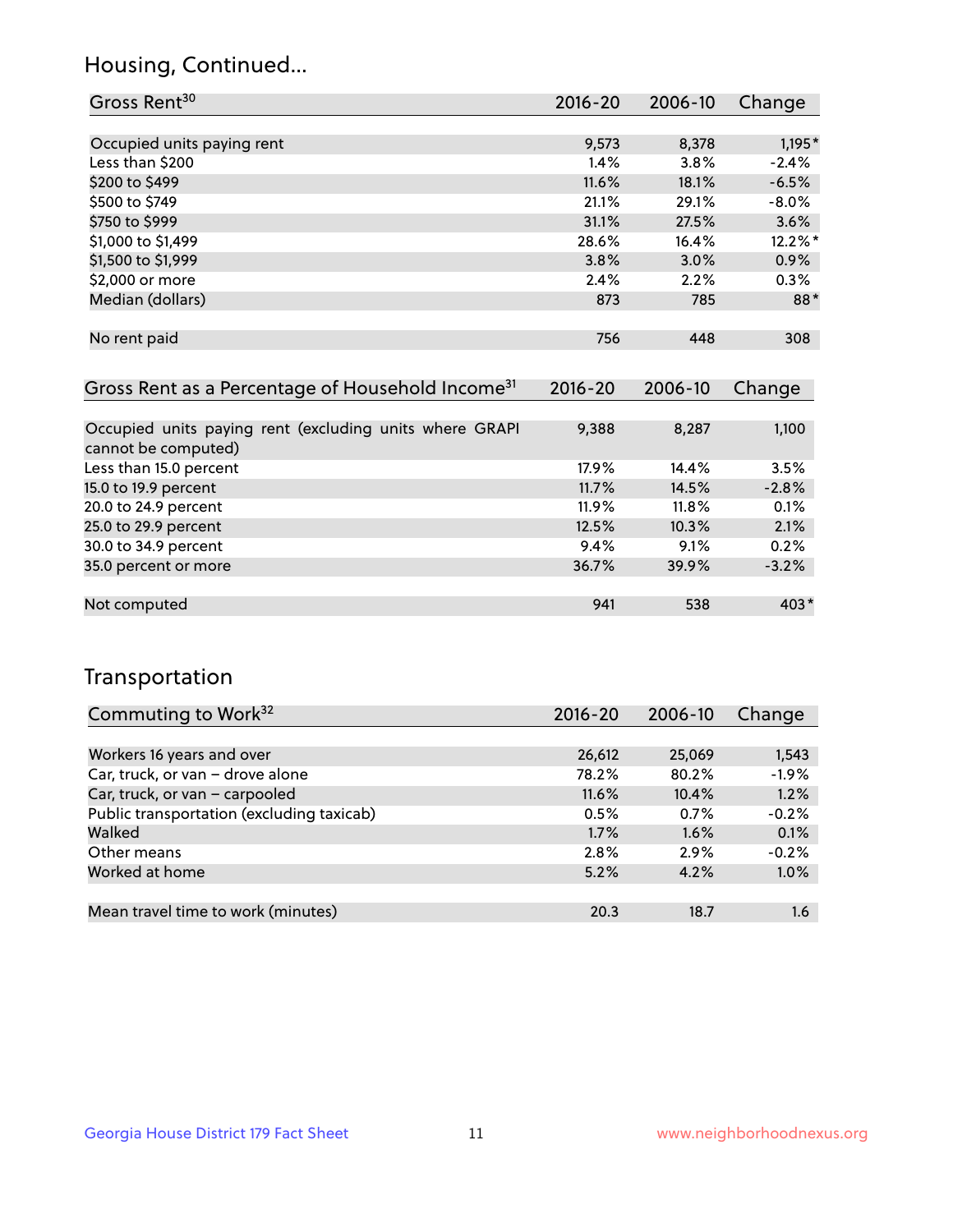## Transportation, Continued...

| Vehicles Available <sup>33</sup> | $2016 - 20$ | $2006 - 10$ | Change     |
|----------------------------------|-------------|-------------|------------|
|                                  |             |             |            |
| Occupied housing units           | 25.196      | 22.764      | $2.433*$   |
| No vehicles available            | 7.1%        | 7.4%        | $-0.3%$    |
| 1 vehicle available              | 39.7%       | 35.9%       | $3.8\%$ *  |
| 2 vehicles available             | 34.5%       | 38.1%       | $-3.6\%$ * |
| 3 or more vehicles available     | 18.7%       | 18.5%       | 0.2%       |

#### Health

| Health Insurance coverage <sup>34</sup>                 | 2016-20 |
|---------------------------------------------------------|---------|
|                                                         |         |
| Civilian Noninstitutionalized Population                | 59,294  |
| With health insurance coverage                          | 85.3%   |
| With private health insurance coverage                  | 57.8%   |
| With public health coverage                             | 42.6%   |
| No health insurance coverage                            | 14.7%   |
| Civilian Noninstitutionalized Population Under 19 years | 13,292  |
| No health insurance coverage                            | 7.1%    |
| Civilian Noninstitutionalized Population 19 to 64 years | 33,267  |
| In labor force:                                         | 25,889  |
| Employed:                                               | 24,636  |
| With health insurance coverage                          | 78.6%   |
| With private health insurance coverage                  | 73.3%   |
| With public coverage                                    | 8.5%    |
| No health insurance coverage                            | 21.4%   |
| Unemployed:                                             | 1,253   |
| With health insurance coverage                          | 55.1%   |
| With private health insurance coverage                  | 32.1%   |
| With public coverage                                    | 26.8%   |
| No health insurance coverage                            | 44.9%   |
| Not in labor force:                                     | 7,378   |
| With health insurance coverage                          | 74.4%   |
| With private health insurance coverage                  | 37.0%   |
| With public coverage                                    | 42.8%   |
| No health insurance coverage                            | 25.6%   |